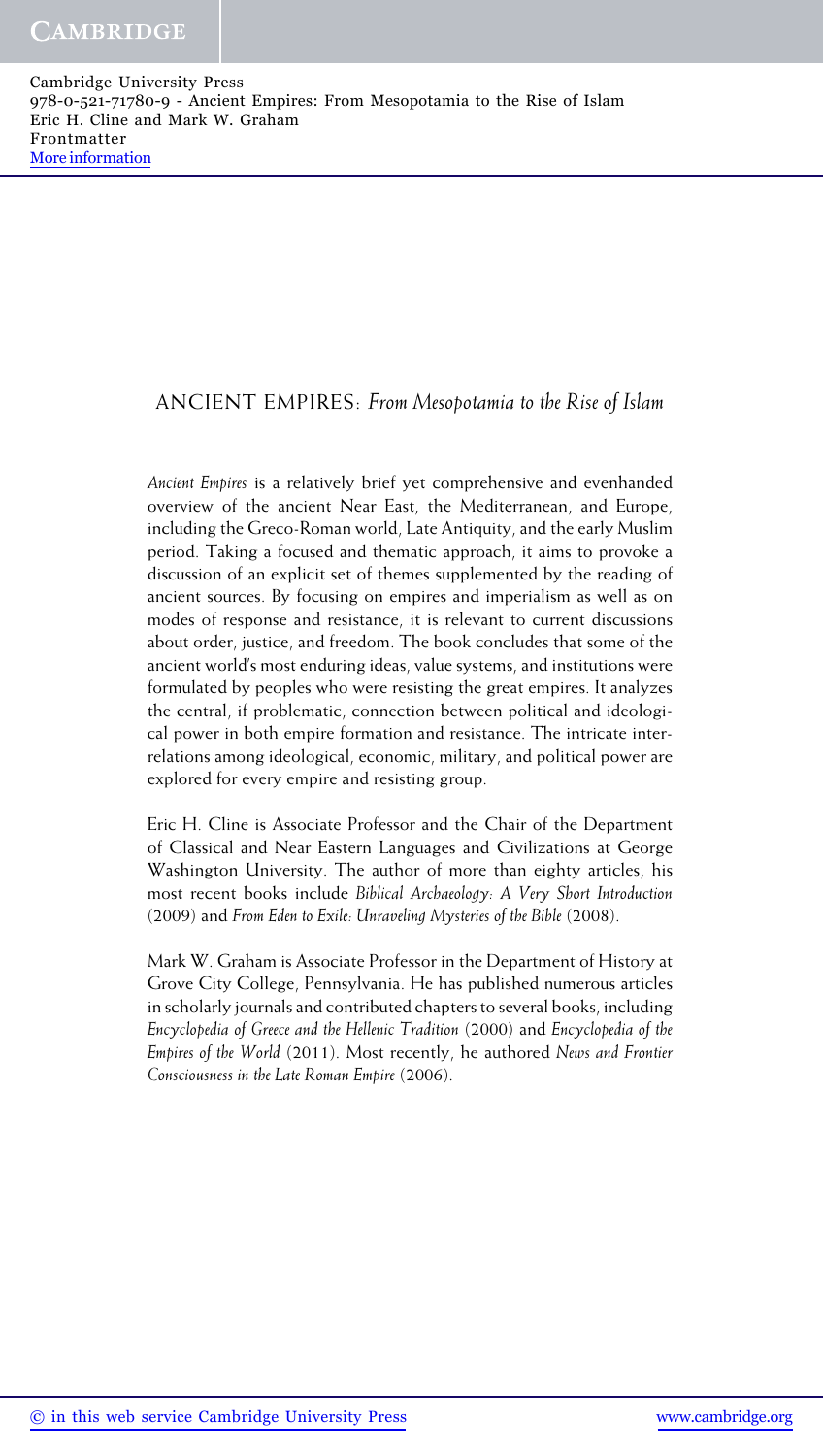Cambridge University Press 978-0-521-71780-9 - Ancient Empires: From Mesopotamia to the Rise of Islam Eric H. Cline and Mark W. Graham Frontmatter [More information](http://www.cambridge.org/9780521717809)

# **ANCIENT EMPIRES**

## *From Mesopotamia to the Rise of Islam*

## **Eric H. Cline** George Washington University

**Mark W. Graham** Grove City College

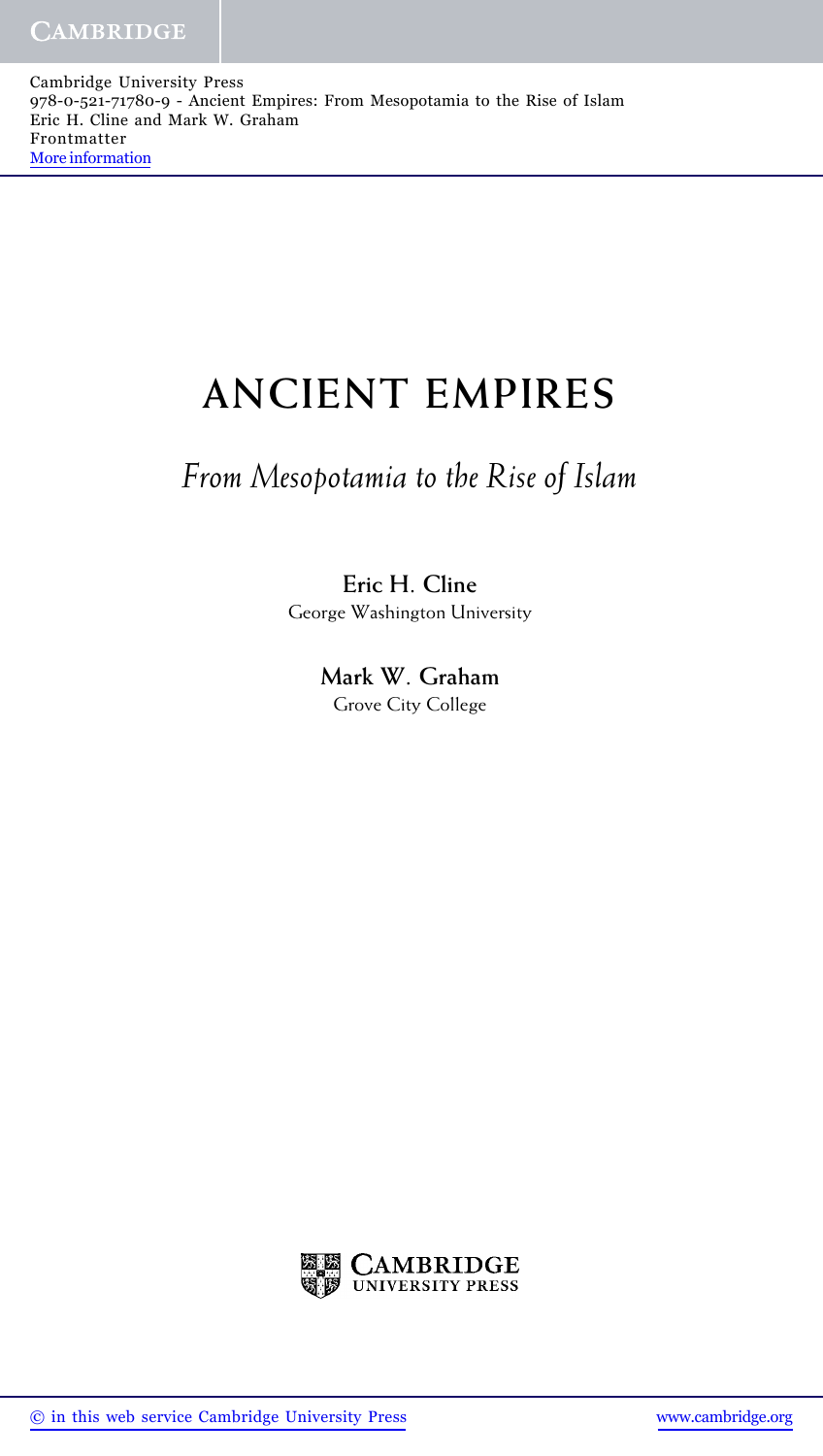CAMBRIDGE UNIVERSITY PRESS Cambridge, New York, Melbourne, Madrid, Cape Town, Singapore, São Paulo, Delhi, Tokyo, Mexico City

Cambridge University Press 32 Avenue of the Americas, New York, NY 10013-2473, USA

www.cambridge.org Information on this title: www.cambridge.org/9780521717809

<sup>C</sup> Cambridge University Press 2011

This publication is in copyright. Subject to statutory exception and to the provisions of relevant collective licensing agreements, no reproduction of any part may take place without the written permission of Cambridge University Press.

First published 2011

Printed in the United States of America

*A catalog record for this publication is available from the British Library.*

*Library of Congress Cataloging in Publication data*

Cline, Eric H. Ancient empires : from Mesopotamia to the rise of Islam / Eric H. Cline, Mark W. Graham. p. cm. Includes bibliographical references and index. ISBN 978-0-521-88911-7 (hardback) – ISBN 978-0-521-71780-9 (paperback) 1. Civilization, Ancient. 2. Civilization, Classical. 3. Islamic civilization. 4. Imperialism. I. Graham, Mark W., 1970– II. Title. CB311.C697 2011 930–dc22 2010048092

> ISBN 978-0-521-88911-7 Hardback ISBN 978-0-521-71780-9 Paperback

Cambridge University Press has no responsibility for the persistence or accuracy of URLs for external or third-party Internet Web sites referred to in this publication and does not guarantee that any content on such Web sites is, or will remain, accurate or appropriate.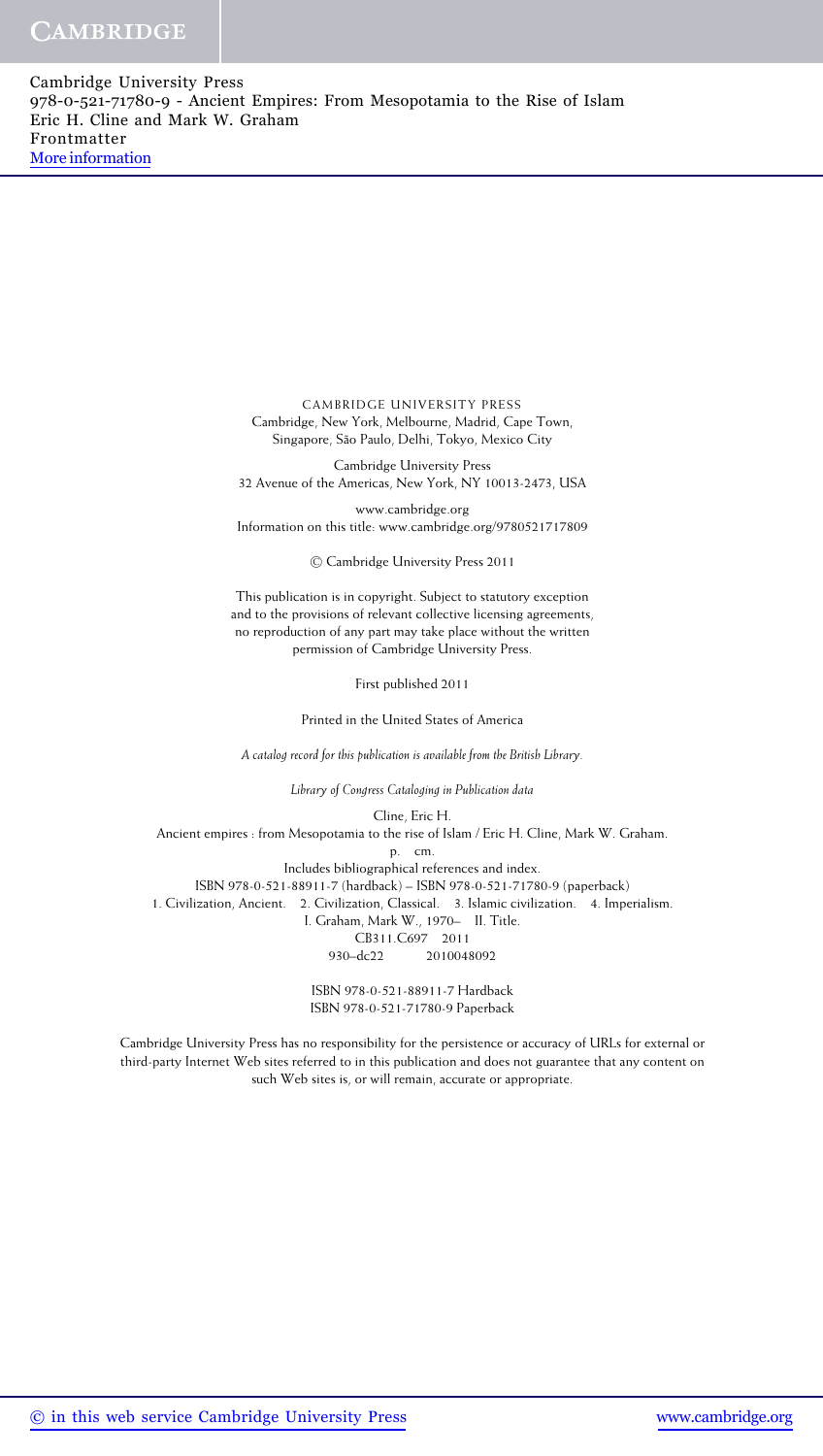Cambridge University Press 978-0-521-71780-9 - Ancient Empires: From Mesopotamia to the Rise of Islam Eric H. Cline and Mark W. Graham Frontmatter [More information](http://www.cambridge.org/9780521717809)

> Dedicated to our families; to our students, past, present, and future; and to the whole IHUM gang.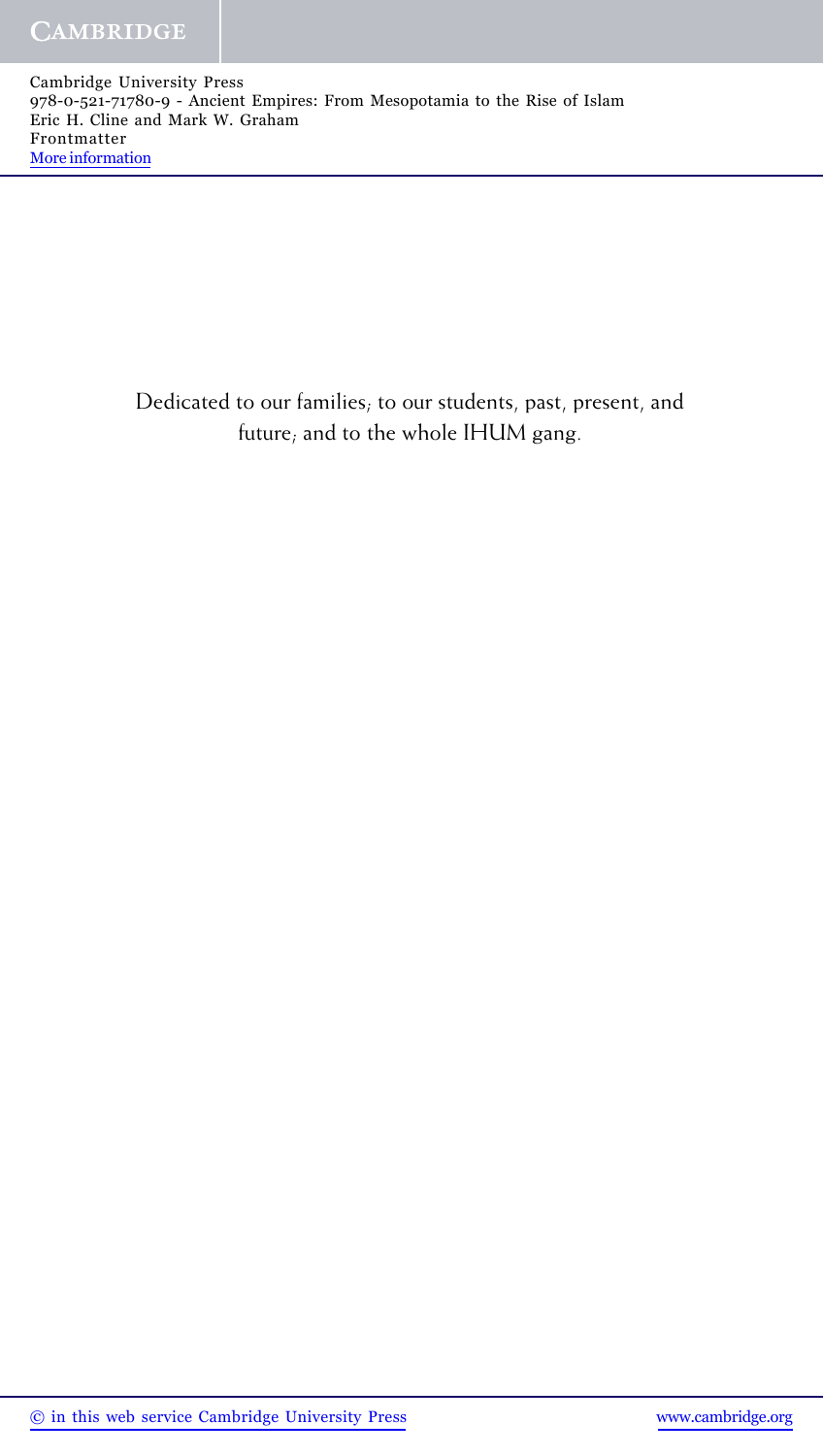## CONTENTS

| Illustrations |                                                                          | page xi        |
|---------------|--------------------------------------------------------------------------|----------------|
|               | Acknowledgments                                                          | xvii           |
|               | Introduction: What Is an (Ancient) Empire?                               | $\overline{1}$ |
|               | Definition of Empire                                                     | 3              |
|               | Empire, Response, and Resistance                                         | 7              |
|               | Empires, Ancient and Modern                                              | 8              |
|               | Questions, Questions, Questions                                          | 9              |
| 1             |                                                                          | 10             |
|               | The Dawn of Empire                                                       | 11             |
|               | Between Amarna and Qadesh: Realpolitik Bronze Age Style                  | 23             |
|               | Collapse of the International System                                     | 29             |
| 2             | The Rise of the Age of Ancient Empires                                   | 33             |
|               | The Levels of Historical Time and the Rise of the Age of Ancient Empires | 34             |
|               | Climate Change and the Birth of a New Age                                | 36             |
|               | The Neo-Assyrian Revival                                                 | 37             |
|               | The Logic of Assyrian Domination                                         | 42             |
|               | The Demise of Assyrian Domination                                        | 52             |
| 3             | Dealing with Empires: Varieties of Responses                             | 55             |
|               | Secondary State Formation: Urartu                                        | 56             |
|               | Coalition and Collapse: Syria and Its Neighbors                          | 62             |
|               | Revival of East-West Trade: The Phoenicians/Canaanites                   | 66             |
|               | Conflict and Covenant: Israel and Judah                                  | 72             |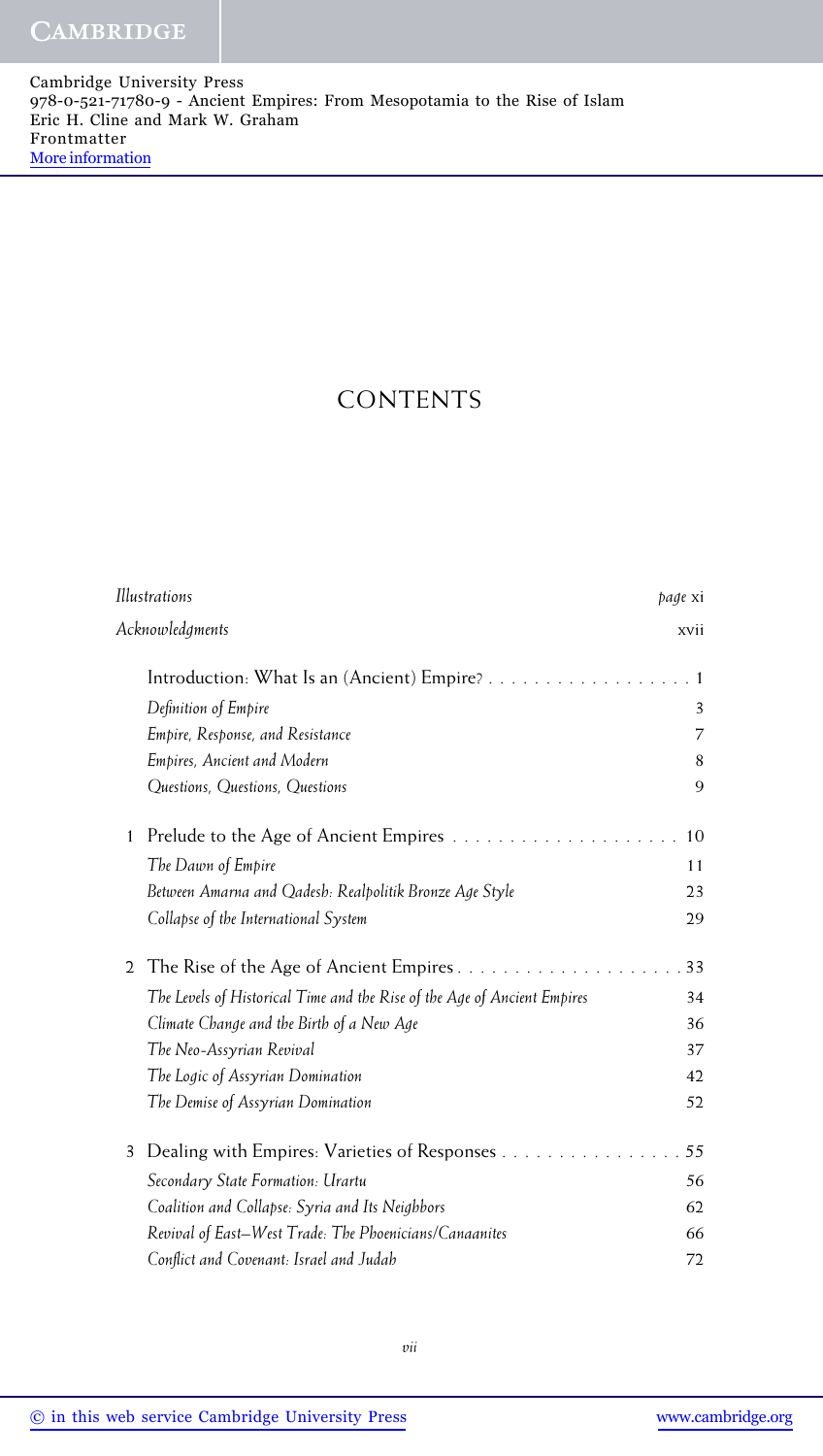### *viii* **CONTENTS**

|   | 4 Beyond the Near East: The Neo-Babylonian and Early                   |       |
|---|------------------------------------------------------------------------|-------|
|   |                                                                        | 80    |
|   | The Rise (and Fall) of the Neo-Babylonian Empire                       | 81    |
|   | Looking Back and Looking Ahead: Neo-Babylonian Rulership in Action     | 84    |
|   | Interlude: The People of the Book                                      | 89    |
|   | The Enigmatic Nabonidus and the Persian Takeover                       | 90    |
|   | The Rise of a Multiculturalist Empire: The Achaemenid Persians         | 92    |
|   | The Pragmatics of a Multicultural Empire                               | 98    |
|   | Responding to Empire                                                   | 101   |
| 5 | The Crucible of History: East Meets West                               | 103   |
|   | The Greek Expansion and the Birth of the Polis                         | 108   |
|   | The Ionian Intellectual Revolution and the Limits of Persian Tolerance | 112   |
|   | The Crucible of History                                                | 116   |
|   | The Greco-Persian War                                                  | 118   |
|   | Postlude: East, West, and Orientalism                                  | 124   |
|   | 6 Democracy and Empire between Athens and Alexander                    | 126   |
|   | A Golden Age (at Athens)                                               | 128   |
|   | Can a Democracy Run an Empire? The Peloponnesian War                   | 134   |
|   | The Empire Strikes Back: Alexander the Great                           | 142   |
| 7 | "Spear-Won" Empires: The Hellenistic Synthesis                         | 149   |
|   | Alexander's "Funeral Games"                                            | 150   |
|   | The Hellenistic IEMP Synthesis                                         | 153   |
|   | Empire and the City                                                    | 159   |
|   | The Individual in the Hellenistic World                                | 162   |
|   | Resistance and Revolt: Mauryans and Maccabees                          | 166   |
| 8 | The Western Mediterranean and the Rise of Rome                         | . 173 |
|   | The Western Mediterranean Setting                                      | 176   |
|   | Roman Beginnings: Inside and Outside                                   | 181   |
|   | The Roots of Roman Imperialism                                         | 189   |
| 9 | Imperium Sine Fine: Roman Imperialism and the End of the               |       |
|   | $\mathbf{1}$ and $\mathbf{1}$                                          | 199   |
|   | Rome versus Carthage                                                   | 200   |
|   | Symploké: Rome and the Hellenistic East                                | 204   |
|   | The Late Republic and the End of the Old Order                         | 210   |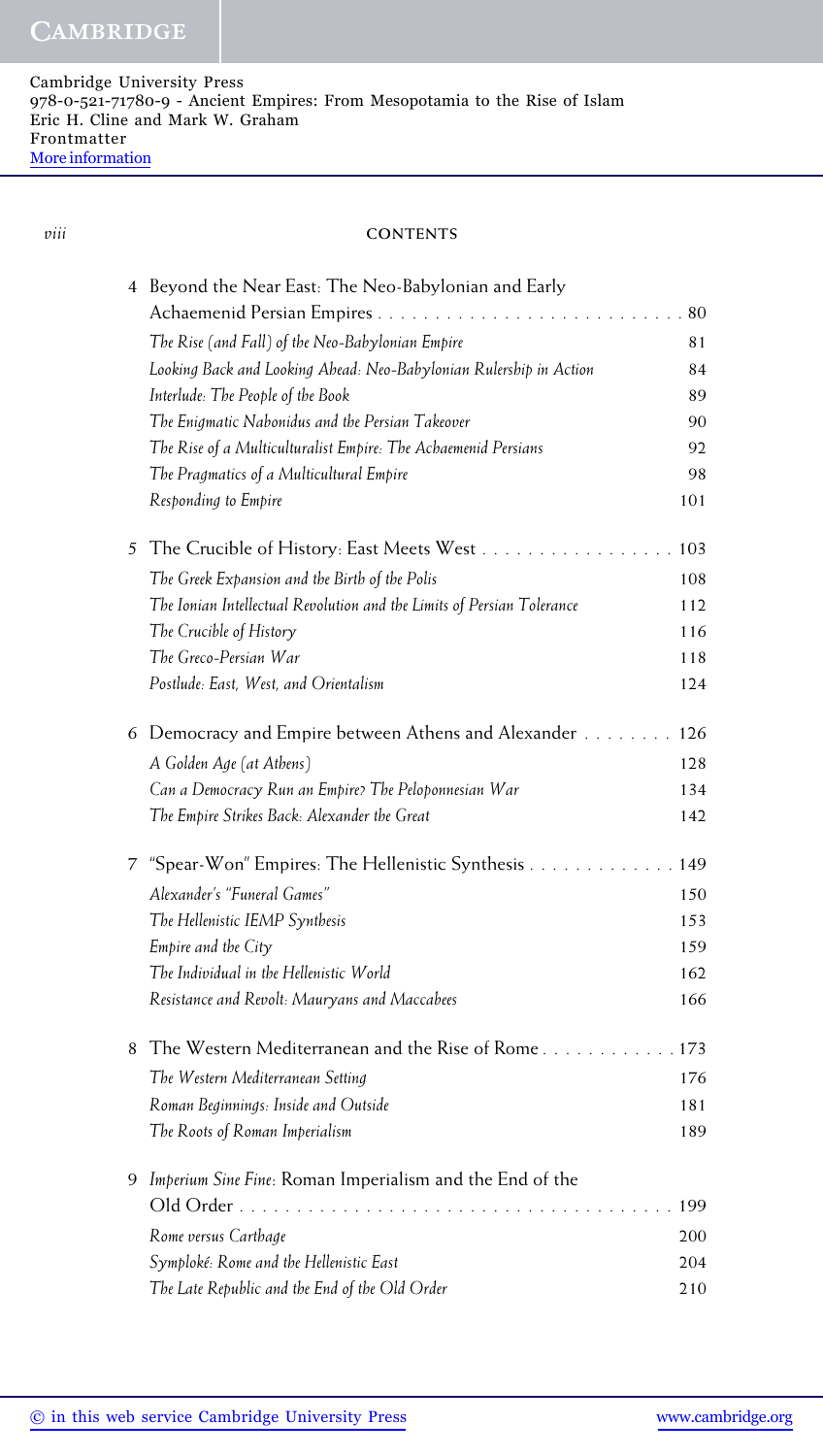**CAMBRIDGE** 

### **CONTENTS** *ix*

| 10 | The New Political Order: The Foundations of the Principate               | 221 |
|----|--------------------------------------------------------------------------|-----|
|    | Mr. IEMP: Octavian/Augustus                                              | 222 |
|    | Pax Romana                                                               | 232 |
|    | Into the Arena: A Microcosm of Imperial Society in the Principate        | 235 |
|    | "Barbarians" through Roman Eyes: The Romans Encounter "the Other"        | 239 |
| 11 | Ruling and Resisting the Roman Empire                                    | 244 |
|    | Power and the Provinces                                                  | 246 |
|    | The Imperial Cult and Roman Rule                                         | 254 |
|    | Resisting Roman Rule                                                     | 258 |
| 12 |                                                                          | 267 |
|    | The "Third-Century Crisis"                                               | 268 |
|    | The Rise of Christianity                                                 | 277 |
|    | The Dominate: Cosmos Restored                                            | 283 |
| 13 | Universal Empires and Their Peripheries in Late Antiquity                | 294 |
|    | Roman Political and Religious Universalism                               | 295 |
|    | Renovatio: Byzantium, the New Rome                                       | 301 |
|    | The Rise of the Sasanid Persian Empire                                   | 306 |
|    | Politics, Resistance, and Heterodoxies at the Peripheries of the Empires | 311 |
| 14 | The Formation of the Islamic World Empire                                | 319 |
|    | The Clash of Empires and the End of the (Ancient) World                  | 322 |
|    | The Arabs and the Rise of Islam                                          | 326 |
|    | The Umayyads: The First Islamic (and the Last Ancient) Empire            | 332 |
|    |                                                                          | 341 |
|    |                                                                          |     |
|    |                                                                          |     |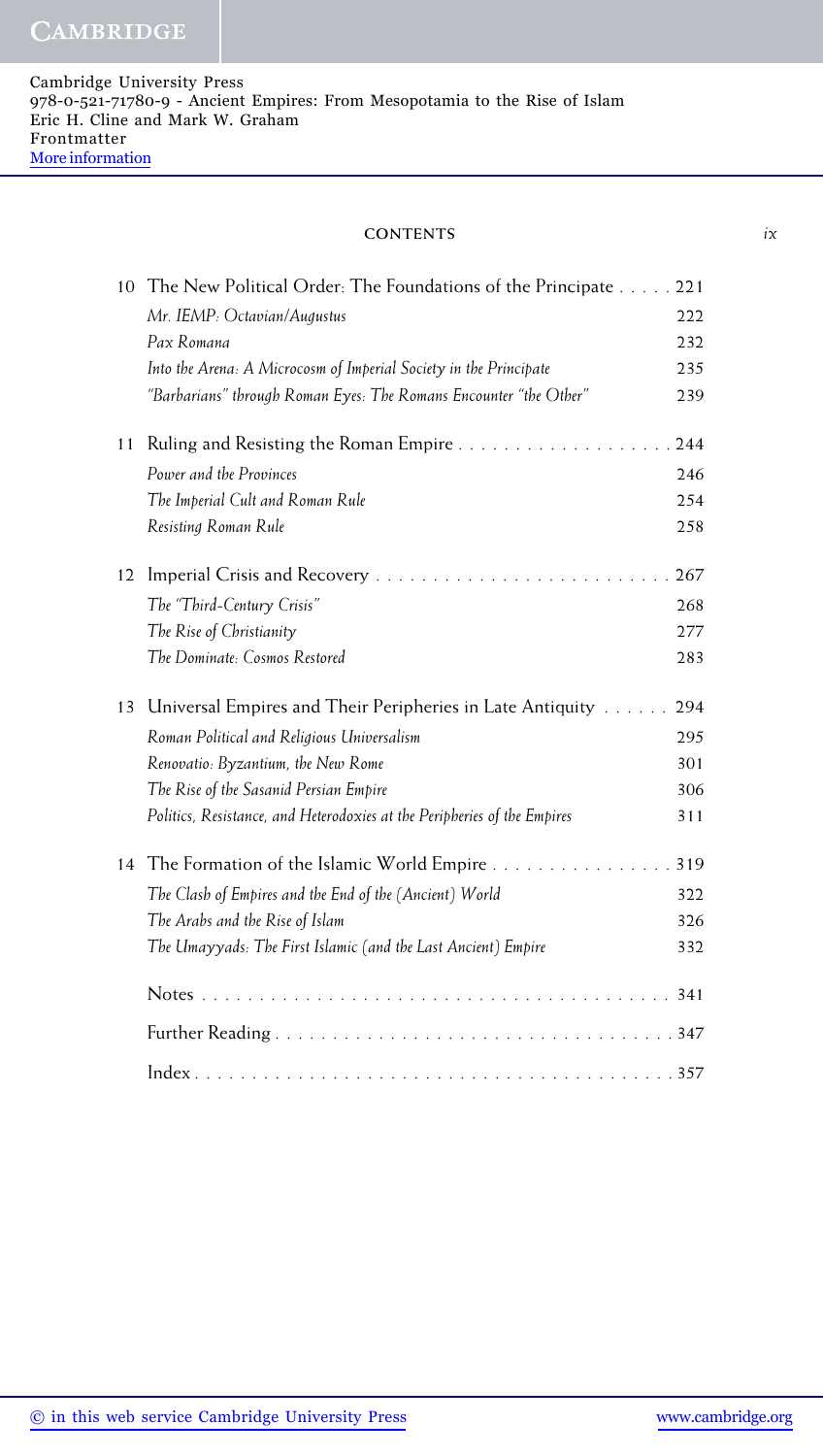## ILLUSTRATIONS

| I.1 Udjahorresne statue.                                            | page 2 |
|---------------------------------------------------------------------|--------|
| I.2 Chigi vase. Detail of hoplites, oenochoe (wine pitcher) from    |        |
| Corinth.                                                            | 6      |
| 1.1 Map of the Bronze Age.                                          | 13     |
| 1.2 Temple ziggurat, Agargouf, Iraq.                                | 15     |
| 1.3 Stele of the Victory of Naram-Sin.                              | 18     |
| 1.4 Narmer Palette.                                                 | 20     |
| 1.5 Step pyramid of Djoser/Zoser.                                   | 21     |
| 1.6 Bent pyramid of Sneferu at Dahshur.                             | 21     |
| 1.7 Giza pyramids.                                                  | 22     |
| 1.8 Funerary temple of Ramses II at Abu Simbel.                     | 25     |
| 1.9 Elamite complex.                                                | 27     |
| 1.10 Akhenaten, Nefertiti, and their children blessed by the Aten.  | 29     |
| 1.11 Warriors fighting on board ships: naval battle against the Sea |        |
| Peoples.                                                            | 31     |
| 2.1 Map of the Neo-Assyrian Empire.                                 | 39     |
| 2.2 Tiglath-pileser III attacking a city with a battering ram.      | 40     |
| 2.3 Tower with defenders. Assyrians attack the Jewish-fortified     |        |
| town of Lachish.                                                    | 41     |
| 2.4 Assyrian warriors impaling Jewish prisoners after conquering    |        |
| the Jewish fortress of Lachish.                                     | 43     |
| 2.5 A harpist in Sennacherib's gardens.                             | 44     |
| 2.6 Triumphal march of Ashurnasirpal, with Ashur above.             | 46     |
| 2.7 Assyrian soldiers.                                              | 46     |
| 2.8 Siege weapons.                                                  | 47     |
| 2.9 Relief panels.                                                  | 51     |
| 3.1 Urartu map.                                                     | 57     |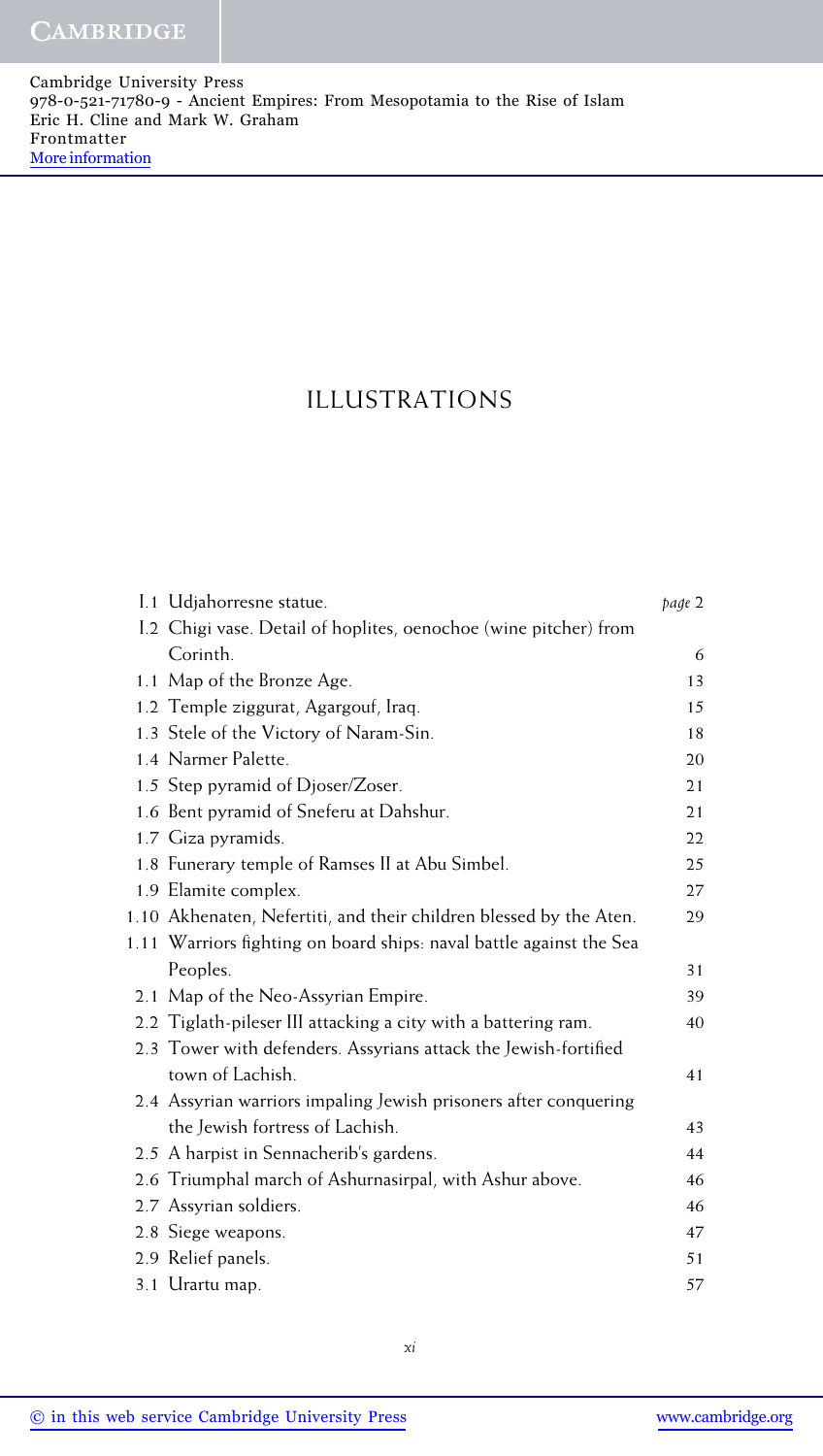### *xii* **ILLUSTRATIONS**

|     | 3.2 Bronze band from the gates of the palace of Shalmaneser III.  | 59  |
|-----|-------------------------------------------------------------------|-----|
|     | 3.3 Bronze model of a city wall. From Turkey, Urartian.           | 61  |
|     | 3.4 Pointed bronze helmet, Urartian.                              | 63  |
|     | 3.5 Orthostat showing an Aramaean horseman.                       | 65  |
|     | 3.6 King Hazael of Damascus framed by a lotus flower.             | 67  |
|     | 3.7 Island of Arvad at the Lebanese coast.                        | 70  |
|     | 3.8 The wooden gates of Shalmaneser III with bands of relief      |     |
|     | decoration in bronze.                                             | 71  |
|     | 3.9 Jehu, king of Israel, prostrating himself before King         |     |
|     | Shalmaneser III of Assyria.                                       | 75  |
|     | 3.10 The Taylor-Prism, Neo-Assyrian, from Nineveh.                | 77  |
|     | 4.1 Stela of King Nabonidus, Neo-Babylonian dynasty.              | 84  |
|     | 4.2 The Ishtar Gate, built during the reign of Nebuchadnezzar II. | 85  |
|     | 4.3 Cylinder of Nabonidus.                                        | 91  |
|     | 4.4 Map of Achaemenid Persian Empire.                             | 94  |
|     | 4.5 Behistun inscription.                                         | 97  |
|     | 4.6 Tomb of Darius II.                                            | 98  |
|     | 4.7 Procession of tribute bearers.                                | 100 |
|     | 4.8 Reception Hall "Apadana," relief of tribute bearers.          | 101 |
|     | 5.1 Greek mainland and Aegean map.                                | 105 |
|     | 5.2 Bowl with a radiating petal design, Phrygian.                 | 107 |
|     | 5.3 Kouros from Sounion.                                          | 109 |
|     | 5.4 Oltos Painter (fl. c. 525–500 B.C.) Hoplite.                  | 111 |
|     | 5.5 Bust of Pythagoras.                                           | 115 |
|     | 5.6 Athenian mound (Soros), Marathon.                             | 121 |
|     | 5.7 Leonidas monument, Thermopylae.                               | 123 |
|     | 6.1 Euphiletos painter.                                           | 129 |
|     | 6.2 Parthenon.                                                    | 131 |
|     | 6.3 Euripides bust.                                               | 133 |
|     | 6.4 Standing Bodisattva Maitreya (Buddha of the Future).          | 145 |
|     | 6.5 The Battle of Issus (Alexander Battle), Mosaic.               | 147 |
| 7.1 | The Hellenistic World map.                                        | 154 |
|     | 7.2 Tetradrachm of Seleucus I.                                    | 155 |
|     | 7.3 Detail of Ptolemy III Euergetes I and goddess.                | 157 |
|     | 7.4 Bactrian coin.                                                | 160 |
|     | 7.5 Pharos of Alexandria (reconstruction after Adler).            | 161 |
|     | 7.6 Bust of philosopher Zeno of Citium.                           | 165 |
|     | 7.7 A map of the Mauryan dynasty.                                 | 169 |
|     | 7.8 Antiochus IV Epiphanes.                                       | 171 |
|     |                                                                   |     |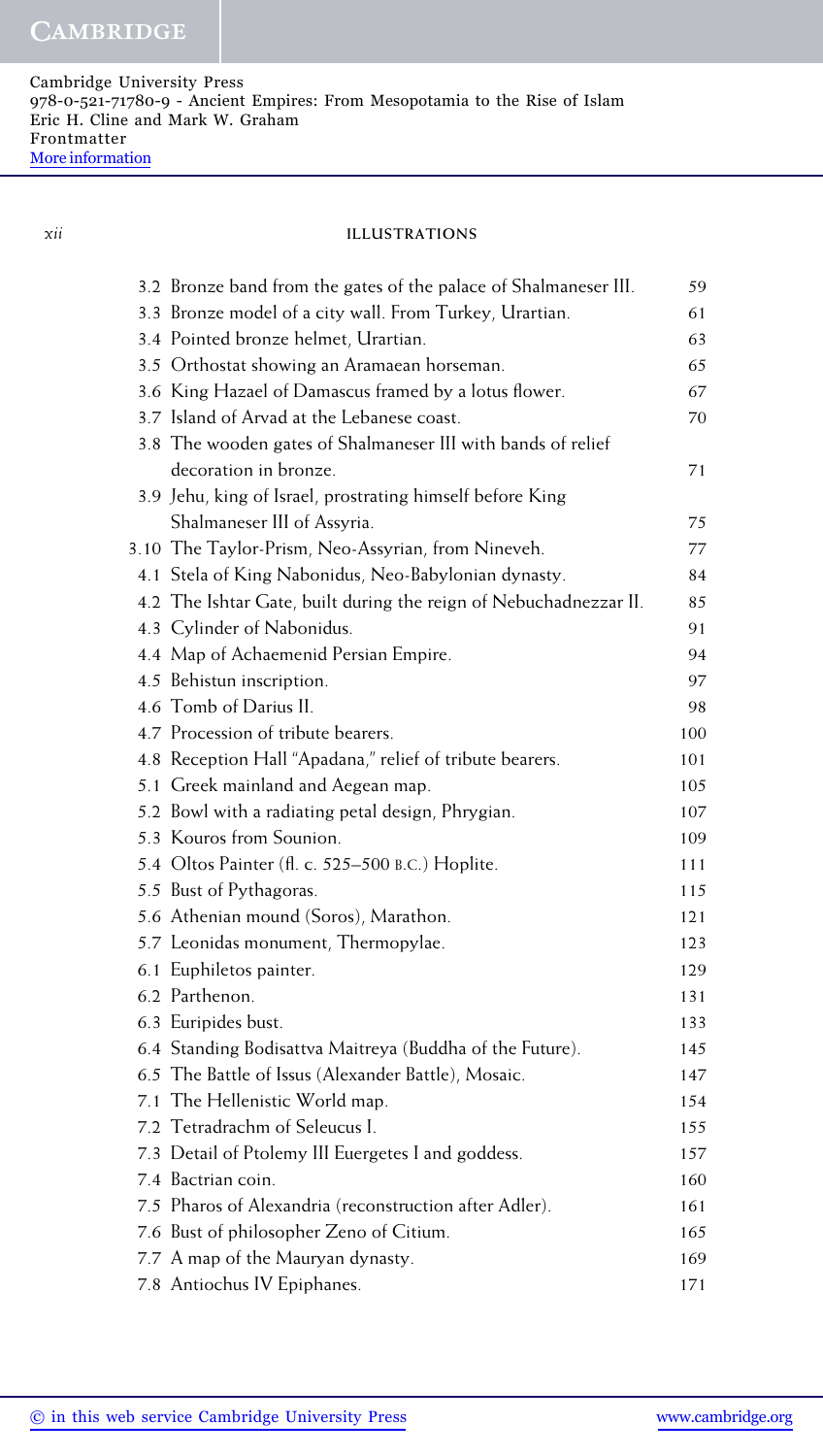### **ILLUSTRATIONS** *xiii*

| 8.1 Map of the Western Mediterranean.                              | 174 |
|--------------------------------------------------------------------|-----|
| 8.2 Looking southward to Carthage from Sidi Bou Saïd.              | 178 |
| 8.3 Dougga monument with Near Eastern decoration.                  | 179 |
| 8.4 Tiber River outlet, water conduit from Roman Forum, Cloaca     |     |
| Maxima.                                                            | 182 |
| 8.5 Etruscan temple.                                               | 183 |
| 8.6 Bronze statue known as "Lupa Capitolina" representing a        |     |
| she-wolf nursing the Roman twins Romulus and Remus.                | 185 |
| 8.7 Lucius Cornelius Scipio tomb.                                  | 191 |
| 8.8 Map of growing Roman power in Italy.                           | 195 |
| 8.9 Centuriation.                                                  | 196 |
| 8.10 Roman road in Ostia.                                          | 197 |
| 8.11 Roman civic plan.                                             | 197 |
| 9.1 Rome's first silver coin.                                      | 201 |
| 9.2 Carthage harbor reconstruction.                                | 203 |
| 9.3 Baal-Tanit.                                                    | 205 |
| 9.4 Maison Carrée.                                                 | 210 |
| 9.5 Tivoli general.                                                | 211 |
| 9.6 Roman man holding busts of his ancestors.                      | 213 |
| 9.7 Julius Caesar, marble head.                                    | 219 |
| 10.1 The Roman world at the time of Augustus.                      | 223 |
| 10.2 Ara Pacis of Emperor Augustus.                                | 230 |
| 10.3 Ara Pacis – detail of procession of Augustus' family.         | 231 |
| 10.4 House of Cupid and Psyche.                                    | 234 |
| 10.5 Tricapitol of Sbeitla.                                        | 235 |
| 10.6 El Djem amphitheater.                                         | 236 |
| 10.7 Gladiator from Ephesus.                                       | 237 |
| 10.8 Amphitheater seating chart.                                   | 238 |
| 10.9 Gold Stater of "barbarian" leader Vercingetorix (obverse).    | 239 |
| 11.1 Bronze coin of the city of Alexandria, reign of Emperor       |     |
| Hadrian, A.D. 134/135.                                             | 250 |
| 11.2 Roman bath, Bath, England.                                    | 251 |
| 11.3 Antonine baths, Carthage.                                     | 252 |
| 11.4 Zaghouan aquaduct, Tunisia.                                   | 253 |
| 11.5 Funeral portraits of the children of Aline from Hawara, Fayum |     |
| Oasis, Egypt.                                                      | 254 |
| 11.6 Horse with twins mosaic, Carthage.                            | 255 |
| 11.7 Bouddica statue, London.                                      | 259 |
| 11.8 Titus coin with Jewish captive.                               | 261 |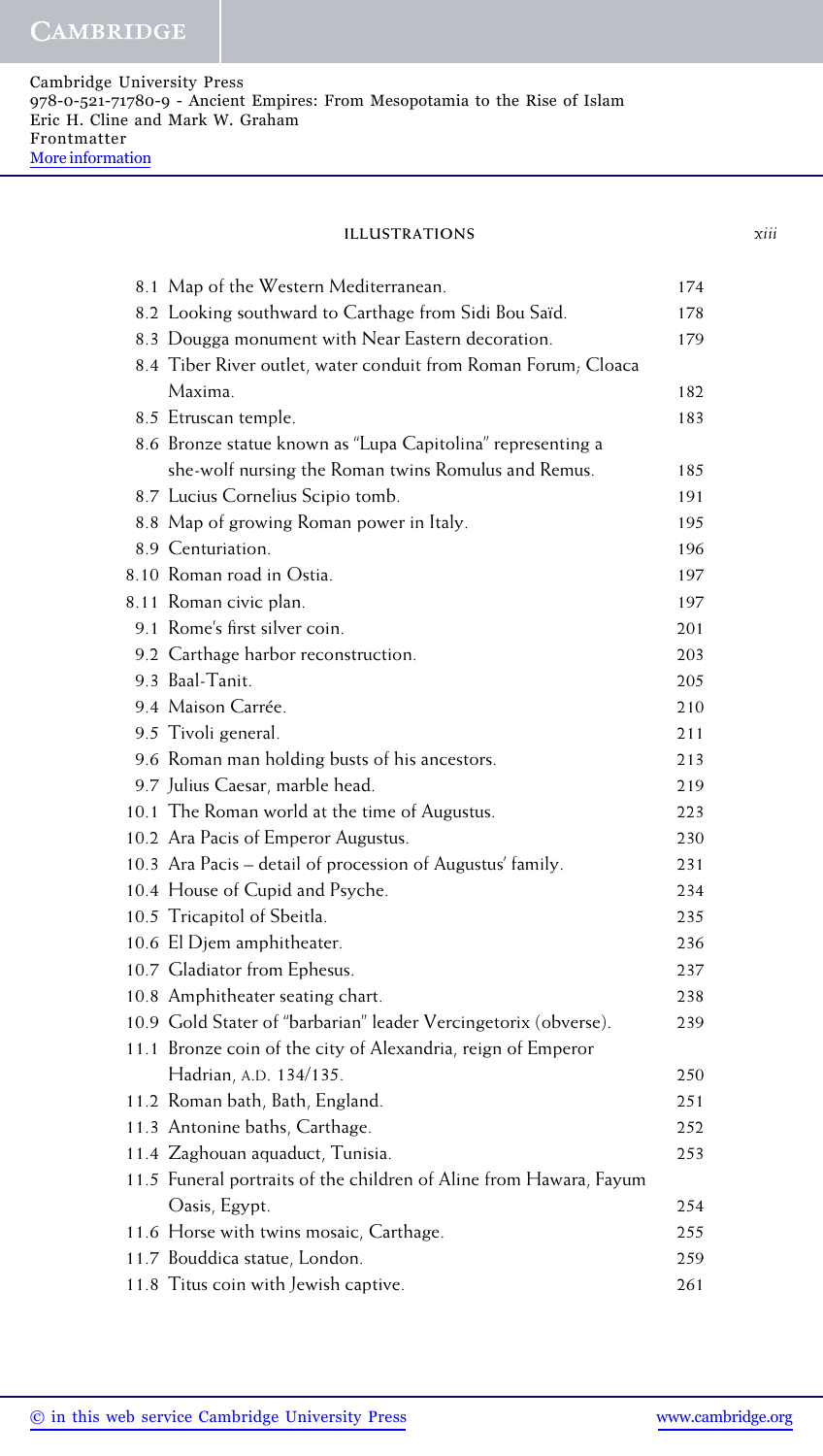*xiv* **ILLUSTRATIONS**

| 11.9 Masada.                                                       | 263 |
|--------------------------------------------------------------------|-----|
| 12.1 Roman emperors from A.D. 180 to 284.                          | 271 |
| 12.2 Gravestone with funerary banquet, Palmyra, second or third    |     |
| century A.D.                                                       | 272 |
| 12.3 Queen Zenobia with an attendant. Relief from Palmyra, third   |     |
| centruy A.D.                                                       | 273 |
| 12.4 Shapur receiving the surrender of Valerian at Naqsh-I-Rustem. | 275 |
| 12.5 Reclining Attis from Campus Magna Mater, Ostia.               | 279 |
| 12.6 Saint Perpetua and Saint Felicitas.                           | 281 |
| 12.7 The Tetrarchs.                                                | 284 |
| 12.8 Map of the Roman provinces at the time of Diocletian.         | 285 |
| 12.9 Diocletian's Triumphal Arch at Sbeitla, Tunisia.              | 287 |
| 12.10 Christ monogram (Chi-Rho) in a wreath.                       | 289 |
| 12.11 Medallion with the sun god on his chariot, east front of the |     |
| Arch of Constantine.                                               | 290 |
| 12.12 The Christian basilicas of Constantinian Rome.               | 291 |
| 13.1 Aureus with bust of Carus.                                    | 298 |
| 13.2 Tetradrachm of Lysimachus with Alexander wearing the ram's    |     |
| horn of Amon.                                                      | 299 |
| 13.3 Gold medallion of Constantine.                                | 299 |
| 13.4 Theodosius and court, Istanbul.                               | 301 |
| 13.5 Reconstructed Theodosian walls, fifth century A.D.            | 303 |
| 13.6 Vandal baptistery, Sbeitla, Tunisia.                          | 304 |
| 13.7 Empress Theodora and attendants, Ravenna.                     | 305 |
| 13.8 Hagia Sophia, Istanbul.                                       | 307 |
| 13.9 Investiture of Ardashīr I.                                    | 309 |
| 13.10 The Nine Saints.                                             | 313 |
| 13.11 Map of Arabian Peninsula showing Lakhmids and                |     |
| Ghassanids.                                                        | 315 |
| 14.1 The Dome of the Rock.                                         | 320 |
| 14.2 The Dome of the Rock and the Church of the Holy Sepulchre.    | 321 |
| 14.3 Combat between Emperor Heraclius and Khusraw                  |     |
| (Chosroe/Khusrau) II.                                              | 325 |
| 14.4 Walls of Diyarbakir, near the Byzantine-Sassanid frontier.    | 325 |
| 14.5 Emperor Heraclius barefoot and wearing a shirt carrying the   |     |
| Holy Cross to Jerusalem.                                           | 327 |
| 14.6 Ahwal-i Qiyamat - Muhammed [sic] and the first three caliphs  |     |
| (khalifas).                                                        | 331 |
| 14.7 Byzantine solidus, from Carthage, 610-613.                    | 333 |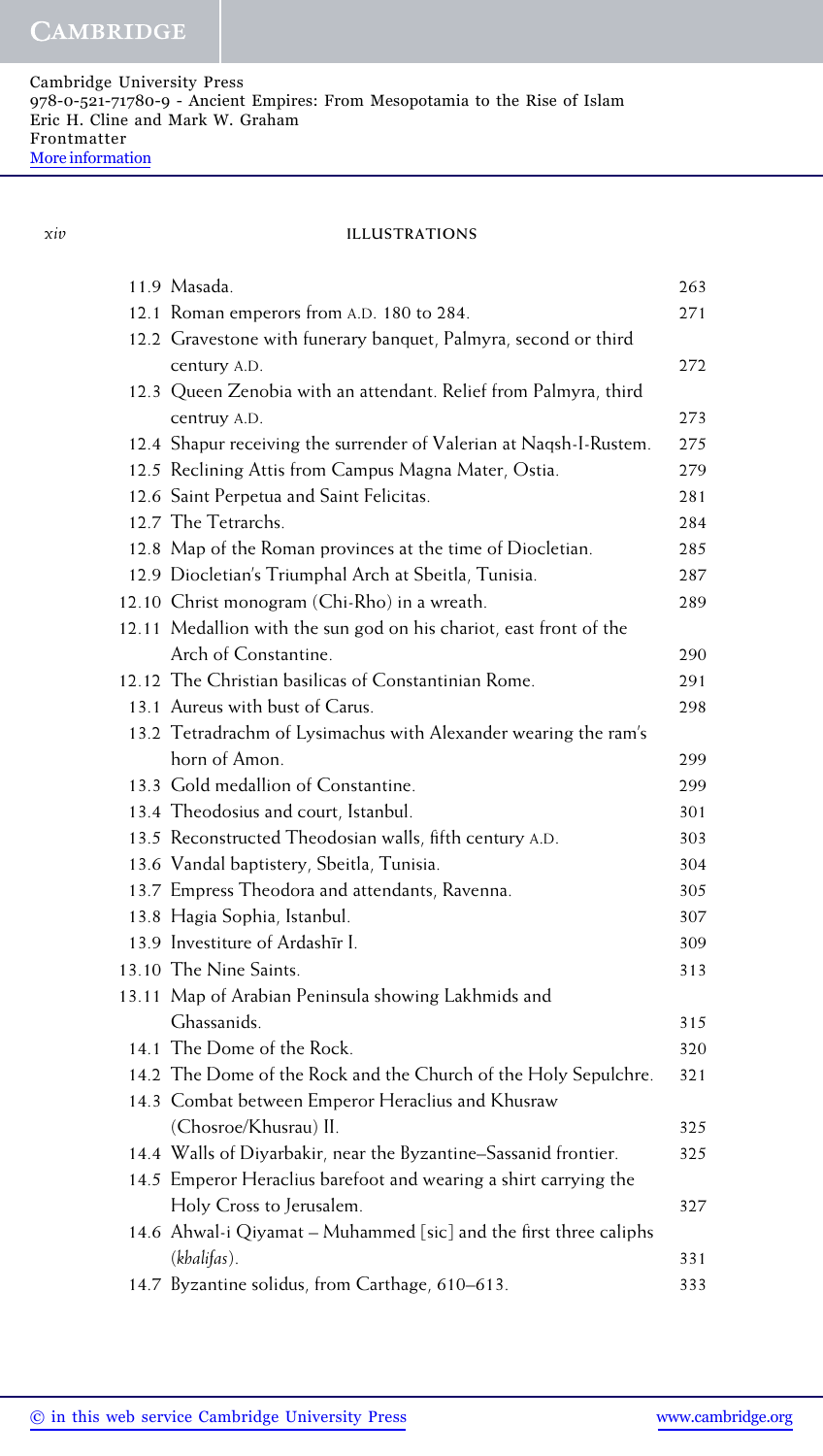### **ILLUSTRATIONS** *xv*

| 14.8 Gold dinar with a standing caliph (khalifa), Umayyad dynasty, |     |
|--------------------------------------------------------------------|-----|
| 695–696.                                                           | 333 |
| 14.9 Gold dinar of Caliph (khalifa) Abd al-Malik.                  | 334 |
| 14.10 Interior view of cupola of the Dome of the Rock.             | 335 |
| 14.11 Ilwan, hall of worship, Great Umayyad Mosque of Damascus.    | 337 |
| 14.12 The Muslim world up to c. 750.                               | 339 |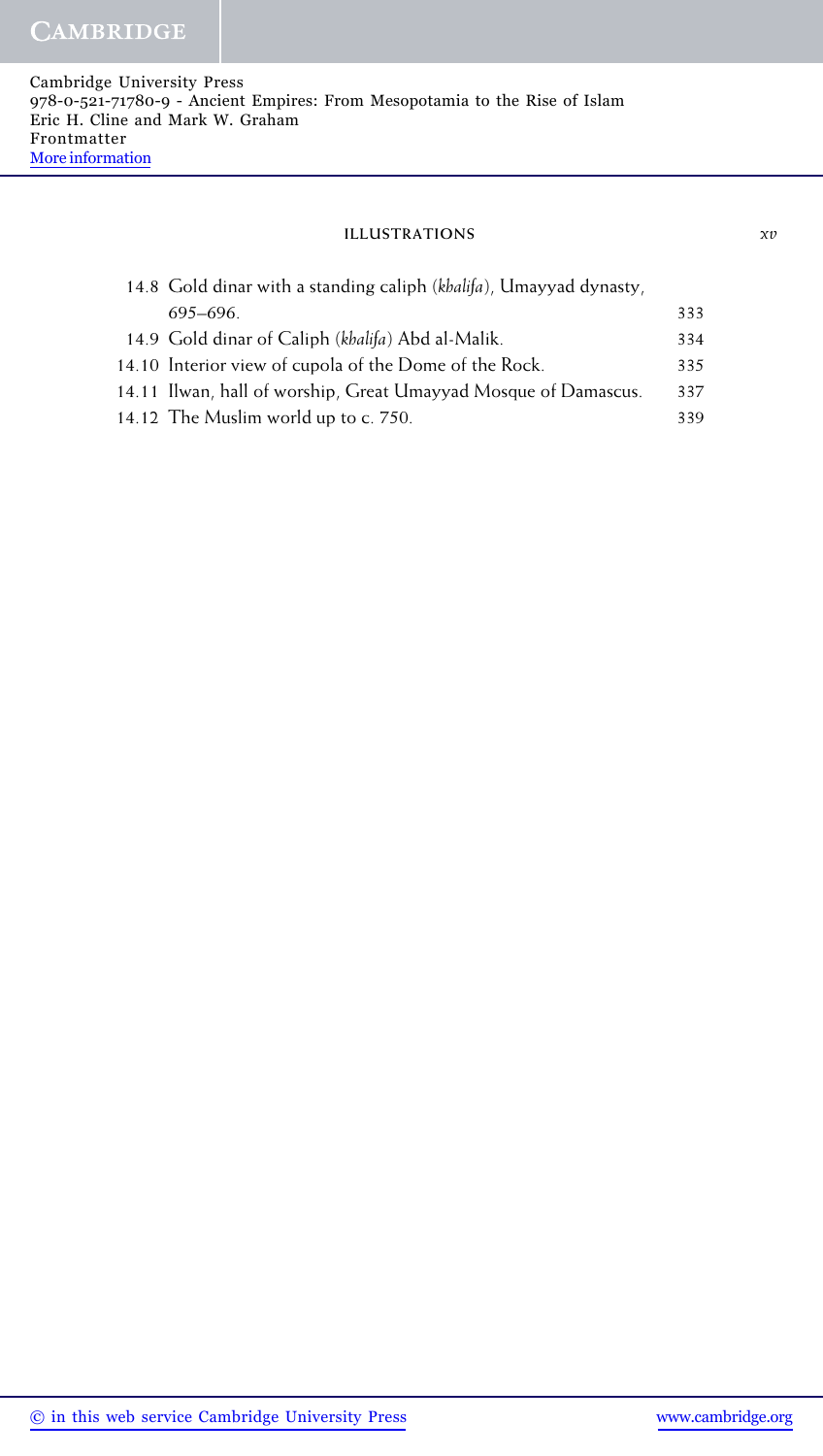## ACKNOWLEDGMENTS

The idea for this book emerged in the dynamic and innovative Introduction to the Humanities (IHUM) program at Stanford University in which both authors taught. Any similarities between this text and a certain teamtaught Ancient Empires course in that program – originally designed by Ian Morris and Jennifer Trimble – are not "purely coincidental" at all, especially given that Ian Morris has kindly supported and encouraged this project from its inception. Other former IHUM colleagues on the Ancient Empires teaching team, particularly Emma Blake, Maura Heyn, and Cindy Nimchuk, will also note their influence on, respectively, portions of the early western Mediterranean, Palmyrene, and Achaemenid sections of the present text. A National Endowment for the Humanities Summer Seminar at the University of Chicago entitled "Culture and Communication in the Pre-Modern Islamic World" inspired Chapter Fourteen.

Chuck Dunn was the first to suggest that the Ancient World course at Grove City College, based roughly on Ancient Empires, should be turned into a textbook, and many others have since helped to develop the basic idea into this textbook. Beatrice Rehl's solid editorial guidance throughout has been indispensible, as have the critiques made by two rounds of excellent anonymous reviewers. Several friends and colleagues also read and commented insightfully on drafts of chapters, including Fred Donner, Iain Duguid, Steven L. Jones, and David Michelson.

Both authors helped envision and shape the layout of the book from its inception. The initial research for, and writing of, each chapter was then done by Graham, with Cline subsequently editing and fine-tuning the text. Stephen Morrison and Andrew Welton provided first-rate research assistance at Grove City College, Andrew as the framework of the project was unfolding and Stephen as the project neared completion, including the preparation of the index. An additional group of Grove City College students agreed to